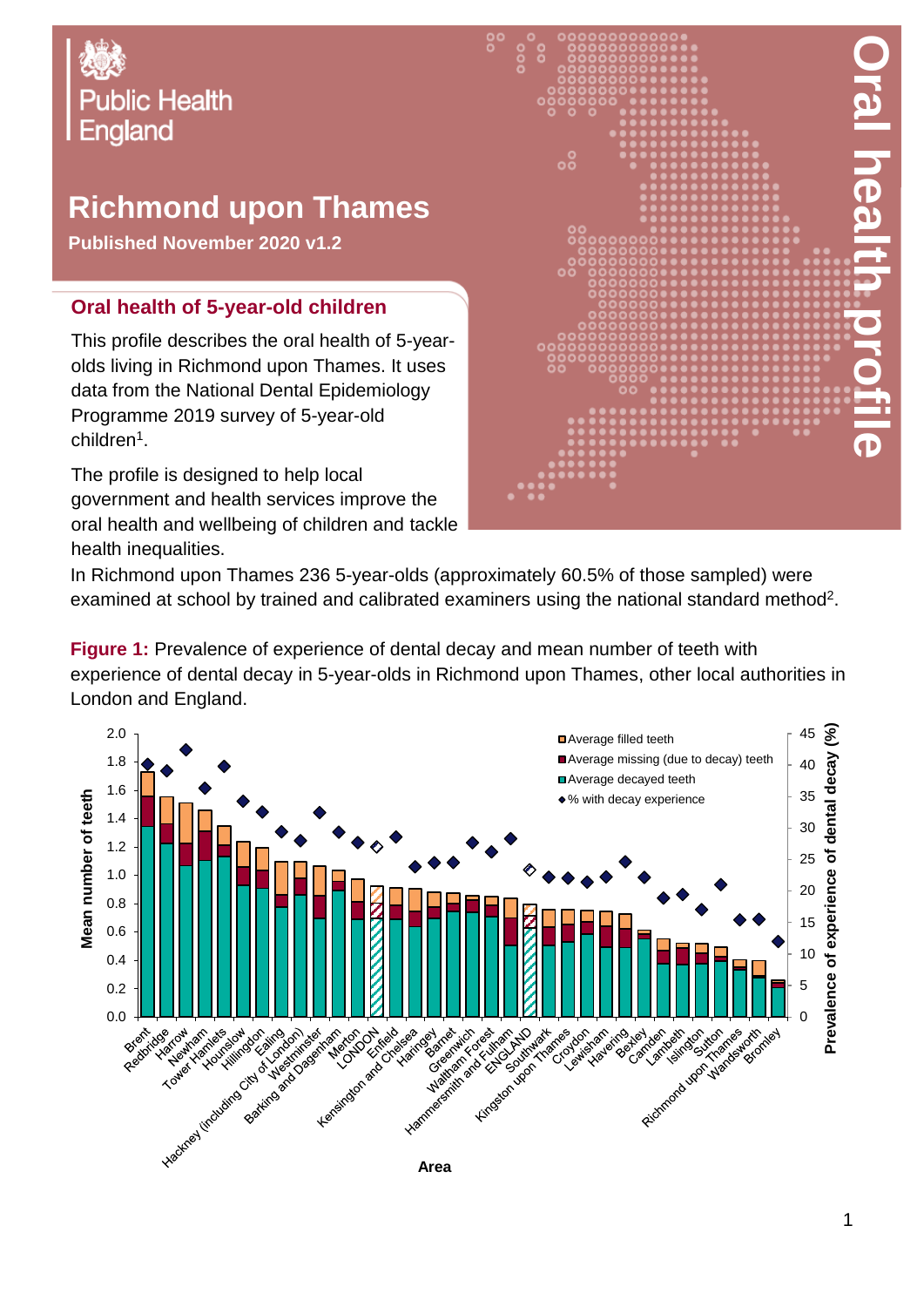**Table 1:** Experience of dental decay in 5-year-olds in Richmond upon Thames, other local authorities in London and England.

| Local authority                       | Prevalence of<br>experience of<br>dental decay<br>(%) | Mean number of teeth<br>with experience of<br>dental decay in all<br>examined children<br>n (95% confidence<br>intervals) | Mean number of teeth<br>with experience of<br>dental decay in children<br>with any decay<br>experience<br>n (95% confidence<br>intervals) |
|---------------------------------------|-------------------------------------------------------|---------------------------------------------------------------------------------------------------------------------------|-------------------------------------------------------------------------------------------------------------------------------------------|
| <b>Brent</b>                          | 40.1                                                  | 1.7<br>$(1.40 - 2.06)$                                                                                                    | 4.3<br>$(3.74 - 4.89)$                                                                                                                    |
| Redbridge                             | 39.1                                                  | 1.6<br>$(1.20 - 1.91)$                                                                                                    | 4.0<br>$(3.29 - 4.66)$                                                                                                                    |
| Harrow                                | 42.4                                                  | 1.5<br>$(1.19 - 1.83)$                                                                                                    | 3.6<br>$(3.04 - 4.09)$                                                                                                                    |
| Newham                                | 36.3                                                  | 1.5<br>$(1.09 - 1.83)$                                                                                                    | 4.0<br>$(3.30 - 4.74)$                                                                                                                    |
| <b>Tower Hamlets</b>                  | 39.8                                                  | 1.3<br>$(1.04 - 1.65)$                                                                                                    | 3.4<br>$(2.82 - 3.95)$                                                                                                                    |
| Hounslow                              | 34.3                                                  | 1.2<br>$(0.98 - 1.49)$                                                                                                    | 3.6<br>$(3.10 - 4.13)$                                                                                                                    |
| Hillingdon                            | 32.5                                                  | 1.2<br>$(0.91 - 1.48)$                                                                                                    | 3.7<br>$(3.06 - 4.29)$                                                                                                                    |
| Ealing                                | 29.4                                                  | 1.1<br>$(0.79 - 1.40)$                                                                                                    | 3.7<br>$(3.04 - 4.42)$                                                                                                                    |
| Hackney (including<br>City of London) | 28.0                                                  | 1.1<br>$(0.78 - 1.41)$                                                                                                    | 3.9<br>$(3.18 - 4.65)$                                                                                                                    |
| Westminster                           | 32.4                                                  | 1.1<br>$(0.78 - 1.35)$                                                                                                    | 3.3<br>$(2.67 - 3.89)$                                                                                                                    |
| Barking and<br>Dagenham               | 29.4                                                  | 1.0<br>$(0.74 - 1.33)$                                                                                                    | 3.5<br>$(2.80 - 4.24)$                                                                                                                    |
| Merton                                | 27.7                                                  | 1.0<br>$(0.66 - 1.28)$                                                                                                    | 3.5<br>$(2.72 - 4.30)$                                                                                                                    |
| London                                | 27.0                                                  | 0.9<br>$(0.88 - 0.97)$                                                                                                    | 3.4<br>$(3.30 - 3.53)$                                                                                                                    |
| Enfield                               | 28.6                                                  | 0.9<br>$(0.65 - 1.18)$                                                                                                    | 3.2<br>$(2.53 - 3.87)$                                                                                                                    |
| Kensington and<br>Chelsea             | 23.8                                                  | 0.9<br>$(0.53 - 1.28)$                                                                                                    | 3.8<br>(2.63 - 4.97)                                                                                                                      |
| Haringey                              | 24.5                                                  | 0.9<br>$(0.58 - 1.18)$                                                                                                    | 3.6<br>$(2.74 - 4.46)$                                                                                                                    |
| <b>Barnet</b>                         | 24.5                                                  | 0.9<br>$(0.61 - 1.14)$                                                                                                    | 3.6<br>$(2.84 - 4.29)$                                                                                                                    |
| Greenwich                             | 27.7                                                  | 0.9<br>$(0.66 - 1.05)$                                                                                                    | 3.1<br>$(2.64 - 3.56)$                                                                                                                    |
| <b>Waltham Forest</b>                 | 26.2                                                  | 0.8<br>$(0.64 - 1.06)$                                                                                                    | 3.2<br>$(2.72 - 3.77)$                                                                                                                    |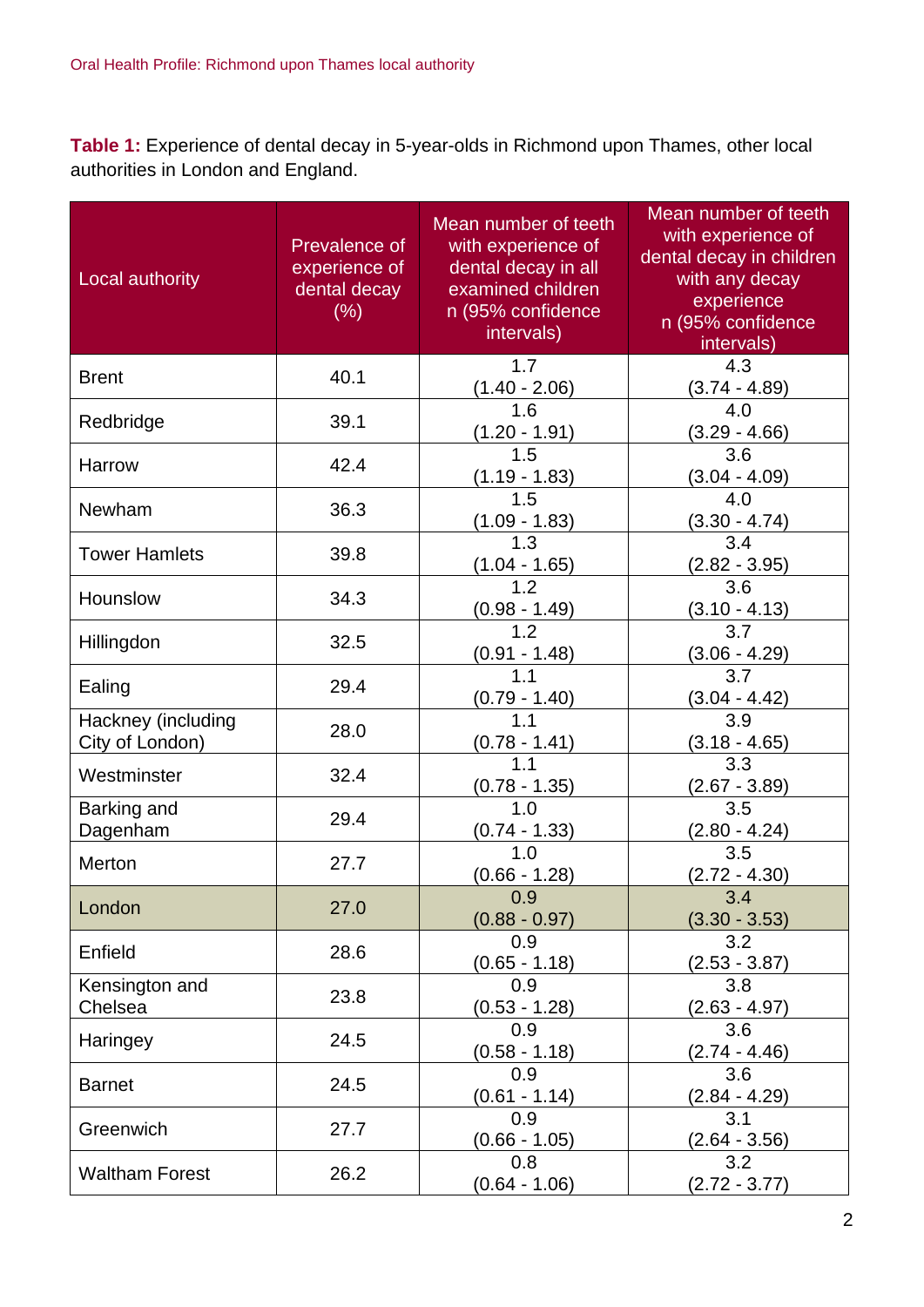| Local authority                | Prevalence of<br>experience of<br>dental decay<br>(%) | Mean number of teeth<br>with experience of<br>dental decay in all<br>examined children<br>n (95% confidence<br>intervals) | Mean number of teeth<br>with experience of<br>dental decay in children<br>with any decay<br>experience<br>n (95% confidence<br>intervals) |
|--------------------------------|-------------------------------------------------------|---------------------------------------------------------------------------------------------------------------------------|-------------------------------------------------------------------------------------------------------------------------------------------|
| Hammersmith and<br>Fulham      | 28.3                                                  | 0.8<br>$(0.64 - 1.03)$                                                                                                    | 3.0<br>$(2.51 - 3.39)$                                                                                                                    |
| England                        | 23.4                                                  | 0.8<br>$(0.78 - 0.81)$                                                                                                    | 3.4<br>$(3.36 - 3.44)$                                                                                                                    |
| Southwark                      | 22.2                                                  | 0.8<br>$(0.52 - 1.00)$                                                                                                    | 3.4<br><u>(2.72 - 4.11)</u>                                                                                                               |
| Kingston upon<br><b>Thames</b> | 22.0                                                  | 0.8<br>$(0.51 - 1.00)$                                                                                                    | 3.4<br>$(2.63 - 4.24)$                                                                                                                    |
| Croydon                        | 21.4                                                  | 0.8<br>$(0.51 - 0.99)$                                                                                                    | 3.5<br>$(2.72 - 4.30)$                                                                                                                    |
| Lewisham                       | 22.3                                                  | 0.7<br>$(0.51 - 0.98)$                                                                                                    | $\overline{3.3}$<br>(2.59 - 4.08)                                                                                                         |
| Havering                       | 24.6                                                  | 0.7<br>$(0.54 - 0.92)$                                                                                                    | 3.0<br>(2.48 - 3.42)                                                                                                                      |
| <b>Bexley</b>                  | 22.1                                                  | 0.6<br>$(0.43 - 0.80)$                                                                                                    | 2.8<br>(2.19 - 3.35)                                                                                                                      |
| Camden                         | 18.9                                                  | 0.6<br>$(0.32 - 0.78)$                                                                                                    | $\overline{2.9}$<br>$(2.04 - 3.81)$                                                                                                       |
| Lambeth                        | 19.4                                                  | 0.5<br>$(0.35 - 0.69)$                                                                                                    | 2.7<br>$(2.11 - 3.26)$                                                                                                                    |
| Islington                      | 17.0                                                  | 0.5<br>$(0.32 - 0.71)$                                                                                                    | 3.0<br>$(2.34 - 3.71)$                                                                                                                    |
| <b>Sutton</b>                  | 21.0                                                  | 0.5<br>$(0.35 - 0.63)$                                                                                                    | $\overline{2.3}$<br>$(1.95 - 2.75)$                                                                                                       |
| Richmond upon<br><b>Thames</b> | 15.4                                                  | 0.4<br>$(0.25 - 0.56)$                                                                                                    | 2.6<br>$(2.00 - 3.24)$                                                                                                                    |
| Wandsworth                     | 15.5                                                  | 0.4<br>$(0.26 - 0.54)$                                                                                                    | 2.6<br>$(2.02 - 3.11)$                                                                                                                    |
| <b>Bromley</b>                 | 12.0                                                  | 0.3<br>$(0.11 - 0.41)$                                                                                                    | 2.2<br>$(1.23 - 3.11)$                                                                                                                    |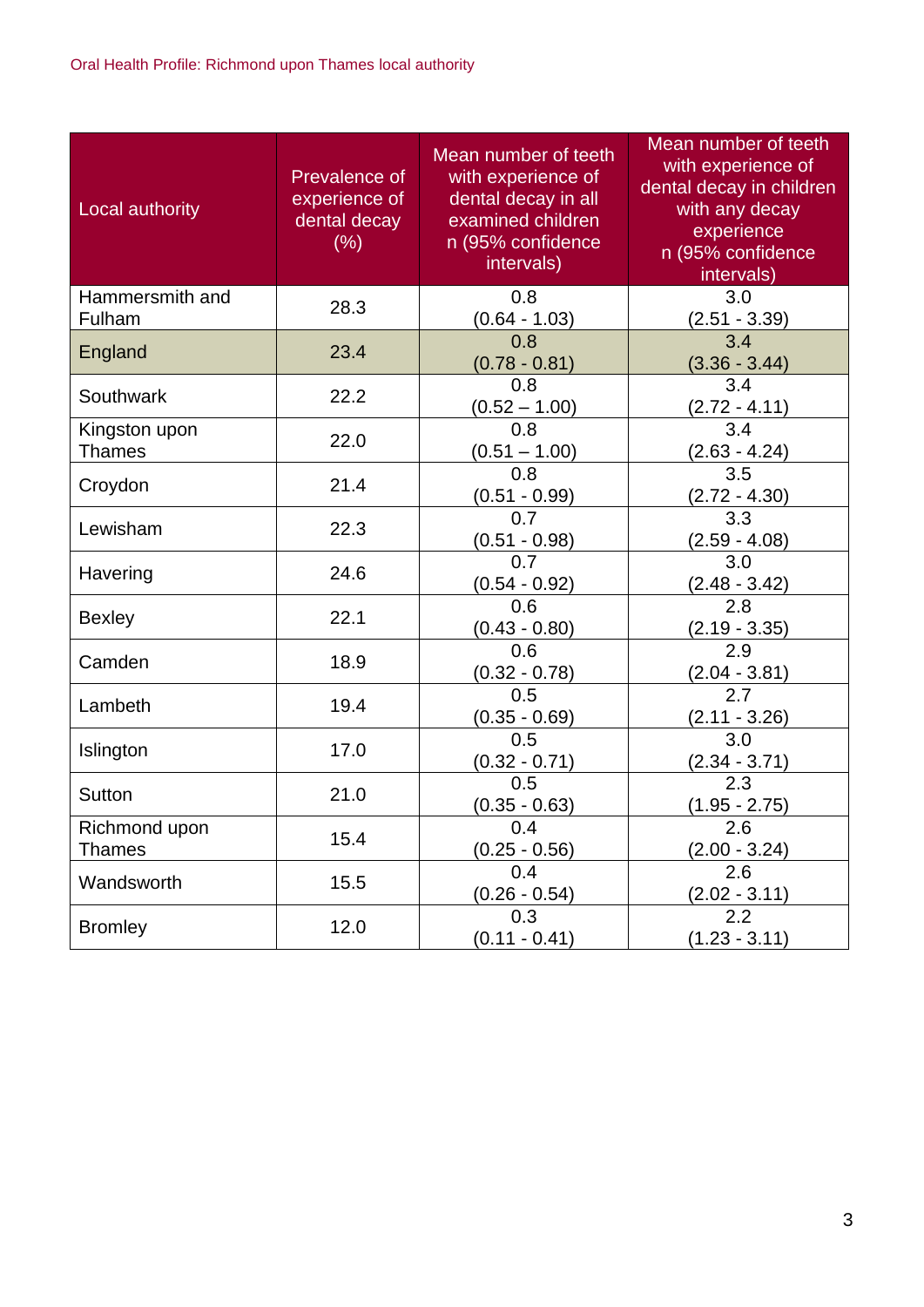**Table 2.** Measures of oral health among 5-year-olds in Richmond upon Thames, it's statistical neighbours, <sup>i</sup> London and England.

|                                                                                                    | <b>Thames</b> | <b>Statistical</b><br>Richmond upon neighbour within<br>London: Kingston<br>upon Thames | <b>Statistical</b><br>neighbour<br>comparator 1:<br>Windsor and<br>Maidenhead | London | England |
|----------------------------------------------------------------------------------------------------|---------------|-----------------------------------------------------------------------------------------|-------------------------------------------------------------------------------|--------|---------|
| Prevalence of<br>experience of dental<br>decay                                                     | 15.4%         | 22.0%                                                                                   | 19.7%                                                                         | 27.0%  | 23.4%   |
| Mean number of teeth<br>with experience of<br>dental decay                                         | 0.4           | 0.8                                                                                     | 0.7                                                                           | 0.9    | 0.8     |
| Mean number of teeth<br>with experience of<br>decay in those with<br>experience of dental<br>decay | 2.6           | 3.4                                                                                     | 3.6                                                                           | 3.4    | 3.4     |
| Mean number of<br>decayed teeth in<br>those with experience<br>of dental decay                     | 2.1           | 2.4                                                                                     | 3.0                                                                           | 2.6    | 2.7     |
| Proportion with active<br>decay                                                                    | 14.2%         | 18.5%                                                                                   | 17.6%                                                                         | 23.2%  | 20.4%   |
| Proportion with<br>experience of tooth<br>extraction <sup>ii</sup>                                 | 0.9%          | 3.3%                                                                                    | 0.4%                                                                          | 3.2%   | 2.2%    |
| Proportion with dental<br>abscess                                                                  | 0.4%          | 0.7%                                                                                    | 1.7%                                                                          | 0.9%   | 1.0%    |
| Proportion with teeth<br>decayed into pulp                                                         | 0.5%          | 1.7%                                                                                    | 2.4%                                                                          | 3.4%   | 3.3%    |
| Proportion with decay<br>affecting incisorsii                                                      | 3.6%          | 5.9%                                                                                    | 4.8%                                                                          | 8.2%   | 5.2%    |
| Proportion with high<br>levels of plaque present<br>on upper front teethiv                         | 0.7%          | 1.0%                                                                                    | 1.7%                                                                          | 2.1%   | 1.2%    |

<sup>i</sup>generated by the children's services statistical neighbour benchmarking tool, the neighbour within London has

"Somewhat close" comparator characteristics and the national neighbour 1 has "Close" comparator characteristics<sup>3</sup>.

ii experience of extraction of one or more teeth on one or more occasions.

iii dental decay involving one or more surfaces of upper anterior teeth.

iv indicative of poor tooth brushing habits.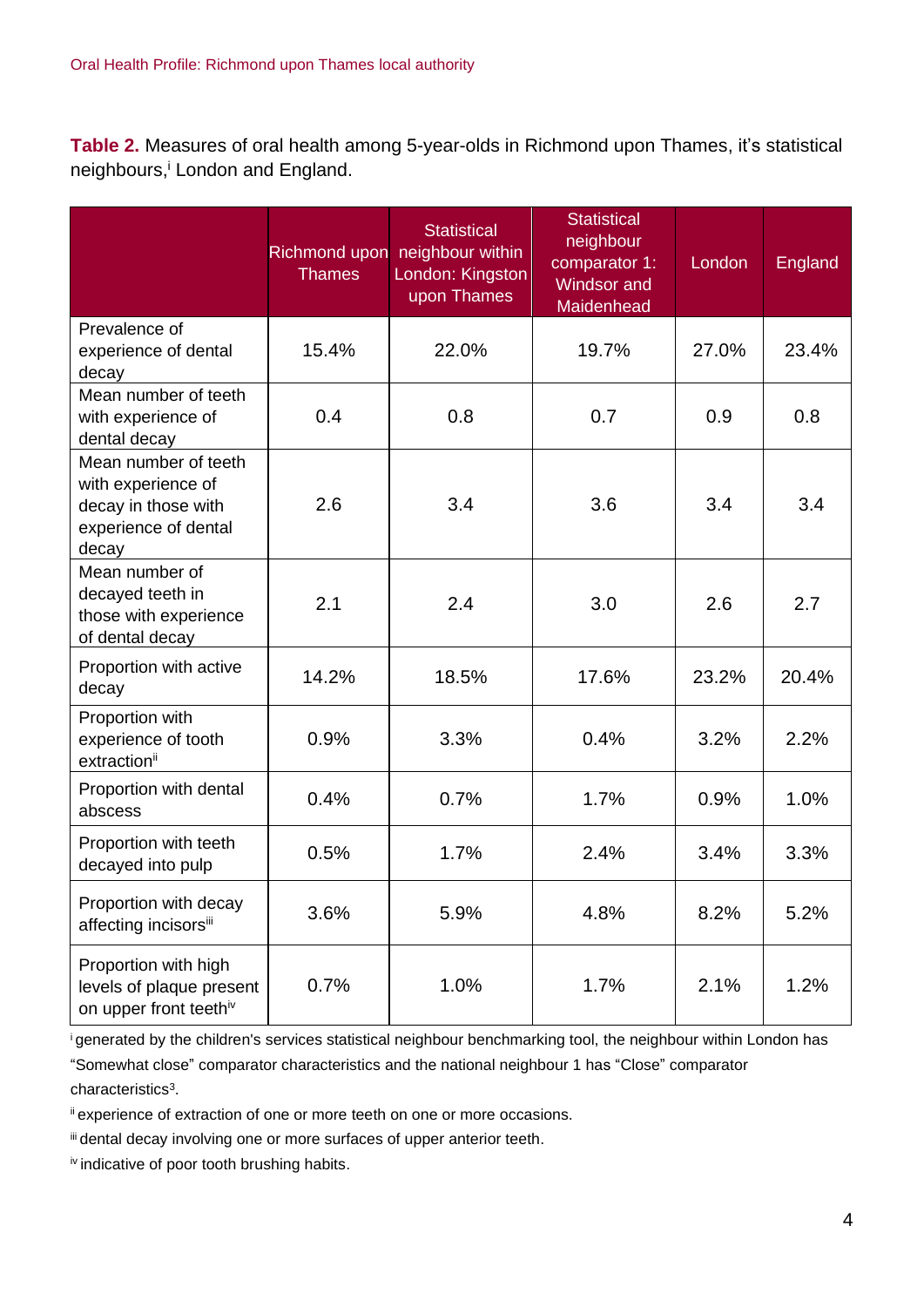**Figure 2:** Prevalence of experience of dental decay in 5-year-olds in Richmond upon Thames, by local authority Index of Multiple Deprivation (IMD) 2019 quintiles.



**IMD 2019 quintiles (within local authority)**

Error bars represent 95% confidence limits





Error bars represent 95% confidence limits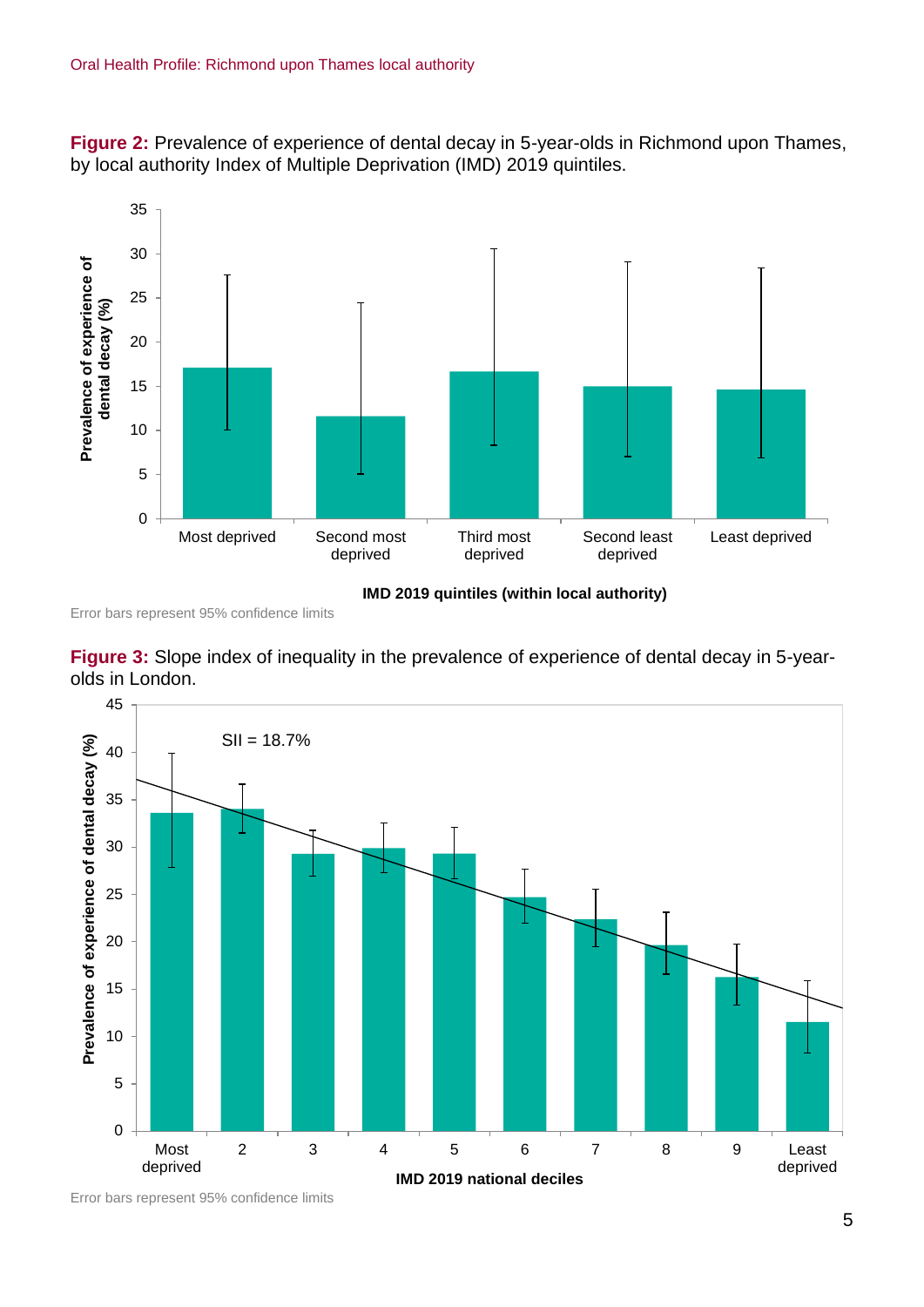**Figure 4:** Prevalence of experience of dental decay in 5-year-olds in Richmond upon Thames, London and England, by year.



Error bars represent 95% confidence limits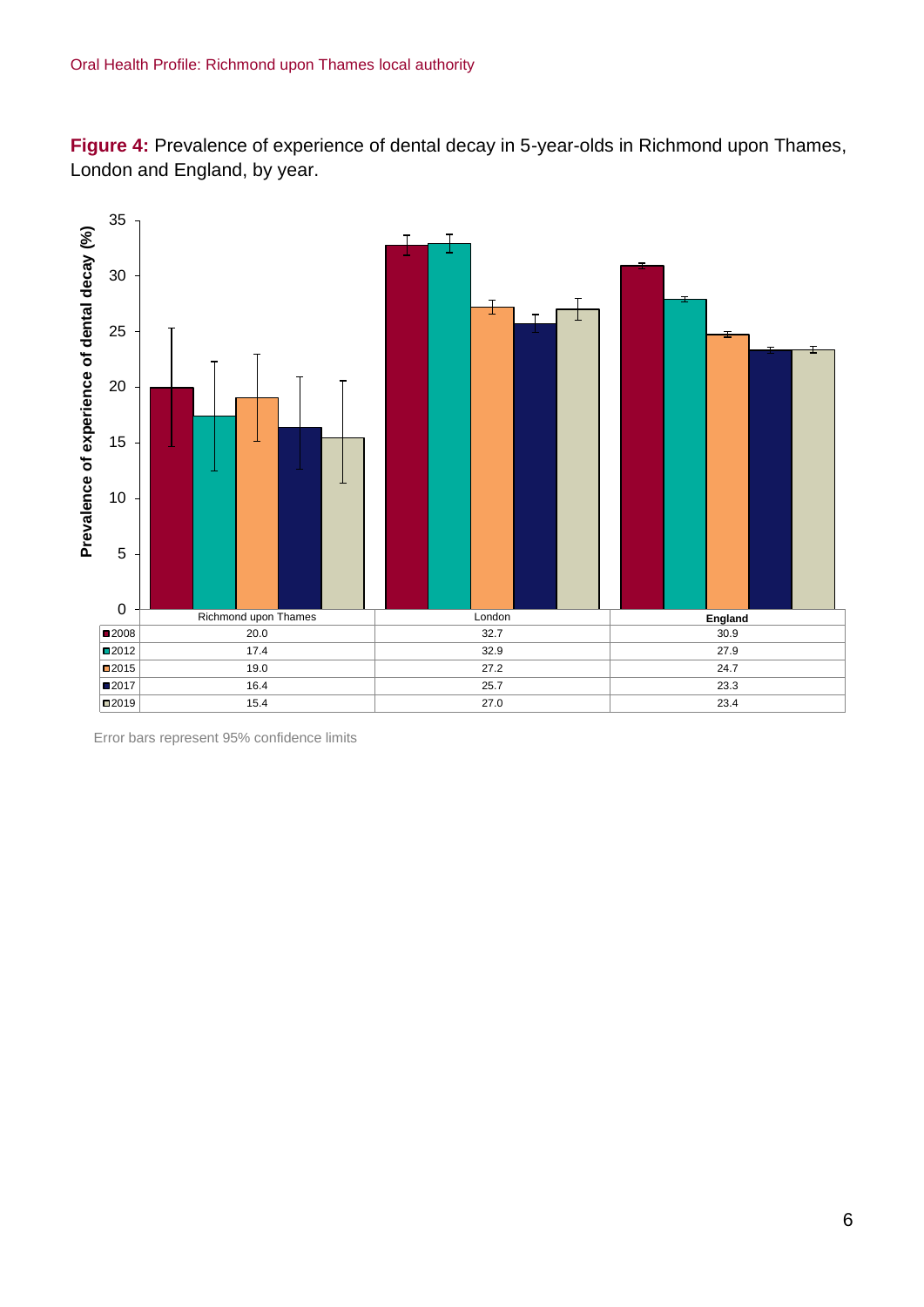**Table 3:** Experience of dental decay in 5-year-olds in London, by ethnic group.

| Ethnic group                         | Number of<br>children<br>examined<br>(N) | Prevalence of<br>experience of<br>dental decay<br>$(\% )$ | Mean number of teeth<br>with experience of<br>dental decay among<br>children with any<br>experience of dental<br>decay n (95% CI) | Prevalence of<br>dental decay<br>affecting incisors<br>$(\% )$ |
|--------------------------------------|------------------------------------------|-----------------------------------------------------------|-----------------------------------------------------------------------------------------------------------------------------------|----------------------------------------------------------------|
| Other ethnic<br>background           | 498                                      | 40.0                                                      | 3.8<br>$(3.42 - 4.18)$                                                                                                            | 13.1                                                           |
| Asian/Asian<br><b>British</b>        | 1,807                                    | 36.9                                                      | 3.7<br>$(3.48 - 3.92)$                                                                                                            | 14.1                                                           |
| Not provided                         | 181                                      | 24.3                                                      | 2.6<br>$(1.92 - 3.30)$                                                                                                            | 6.1                                                            |
| <b>Black/Black</b><br><b>British</b> | 1,126                                    | 23.8                                                      | 3.0<br>$(2.69 - 3.26)$                                                                                                            | 6.0                                                            |
| <b>Mixed</b>                         | 864                                      | 22.6                                                      | 3.3<br>$(2.93 - 3.69)$                                                                                                            | 6.6                                                            |
| White                                | 3,590                                    | 22.6                                                      | 3.3<br>$(3.12 - 3.51)$                                                                                                            | 5.8                                                            |
| London                               | 8,066                                    | 27.0                                                      | 3.4<br>$(3.30 - 3.53)$                                                                                                            | 8.2                                                            |

**Figure 5:** Prevalence of experience of dental decay in 5-year-olds in London, by ethnic group.

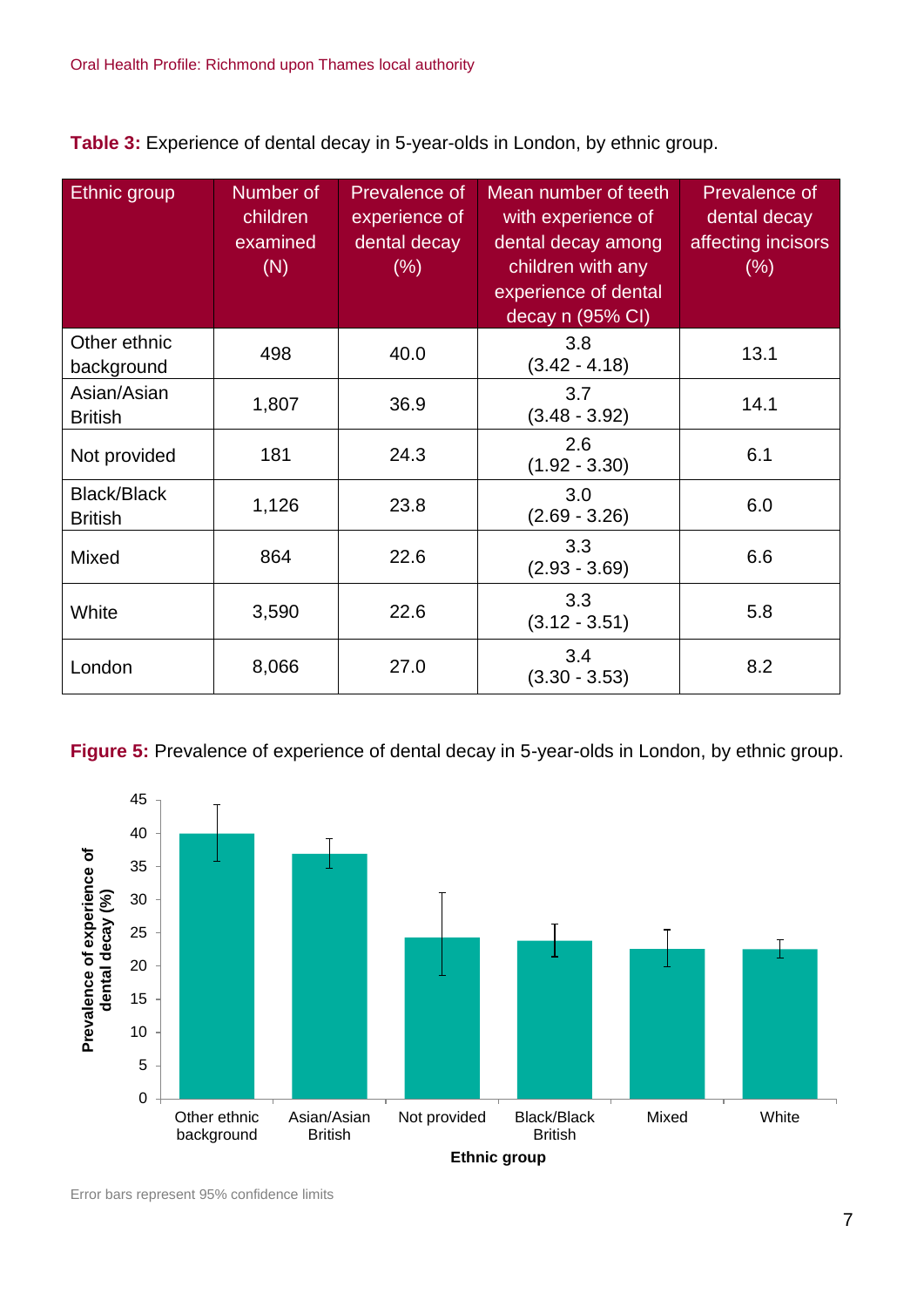**Table 4:** Prevalence and severity of experience of dental decay experience in 5-year-olds in Richmond upon Thames, in wards where an enhanced sample was undertaken.

| Ward                                            | Prevalence of<br>experience of<br>dental decay<br>(% ) | Mean number of teeth<br>with experience of<br>dental decay in the<br>whole sample<br>n (95% CI) | Mean number of teeth<br>with experience of<br>dental decay among<br>children with any<br>experience of dental<br>decay n (95% CI) |
|-------------------------------------------------|--------------------------------------------------------|-------------------------------------------------------------------------------------------------|-----------------------------------------------------------------------------------------------------------------------------------|
| Ham, Petersham and<br><b>Richmond Riverside</b> | 10.7                                                   | 0.3<br>$(0.00 - 0.56)$                                                                          | Data not available                                                                                                                |
| Hampton North                                   | 19.0                                                   | 0.5<br>$(0.00 - 1.06)$                                                                          | Data not available                                                                                                                |
| Heathfield                                      | 28.4                                                   | 1.0<br>$(0.47 - 1.48)$                                                                          | 3.4<br>$(2.15 - 4.71)$                                                                                                            |
| <b>Mortlake and Barnes</b><br>Common            | 19.5                                                   | 0.6<br>$(0.05 - 1.17)$                                                                          | 3.1<br>$(0.95 - 5.30)$                                                                                                            |
| Whitton                                         | 17.2                                                   | 0.8<br>$(0.06 - 1.60)$                                                                          | Data not available                                                                                                                |
| Richmond upon Thames                            | 15.4                                                   | 0.4<br>$(0.25 - 0.56)$                                                                          | 2.6<br>$(2.00 - 3.24)$                                                                                                            |

## **Summary**

In Richmond upon Thames average levels of dental decay are lower than the average for England.

The small sample sizes mean it is not possible to provide information at ward level for the whole area. Future surveys could be commissioned to provide larger samples to facilitate local analysis. Commissioning High Quality Information to Support Oral Health Improvement: A toolkit about dental epidemiology for local authorities, commissioners and partners is available to support the commissioning of oral health surveys<sup>4</sup>.

Public health interventions can improve child oral health at a local level. Local authorities improving oral health: commissioning better oral health for children and young people is available to support local authorities to commission oral health improvement programmes for children and young people aged up to 19 years<sup>5</sup>.

If further local analysis is required, please contact the national dental public health team: DentalPHIntelligence@phe.gov.uk